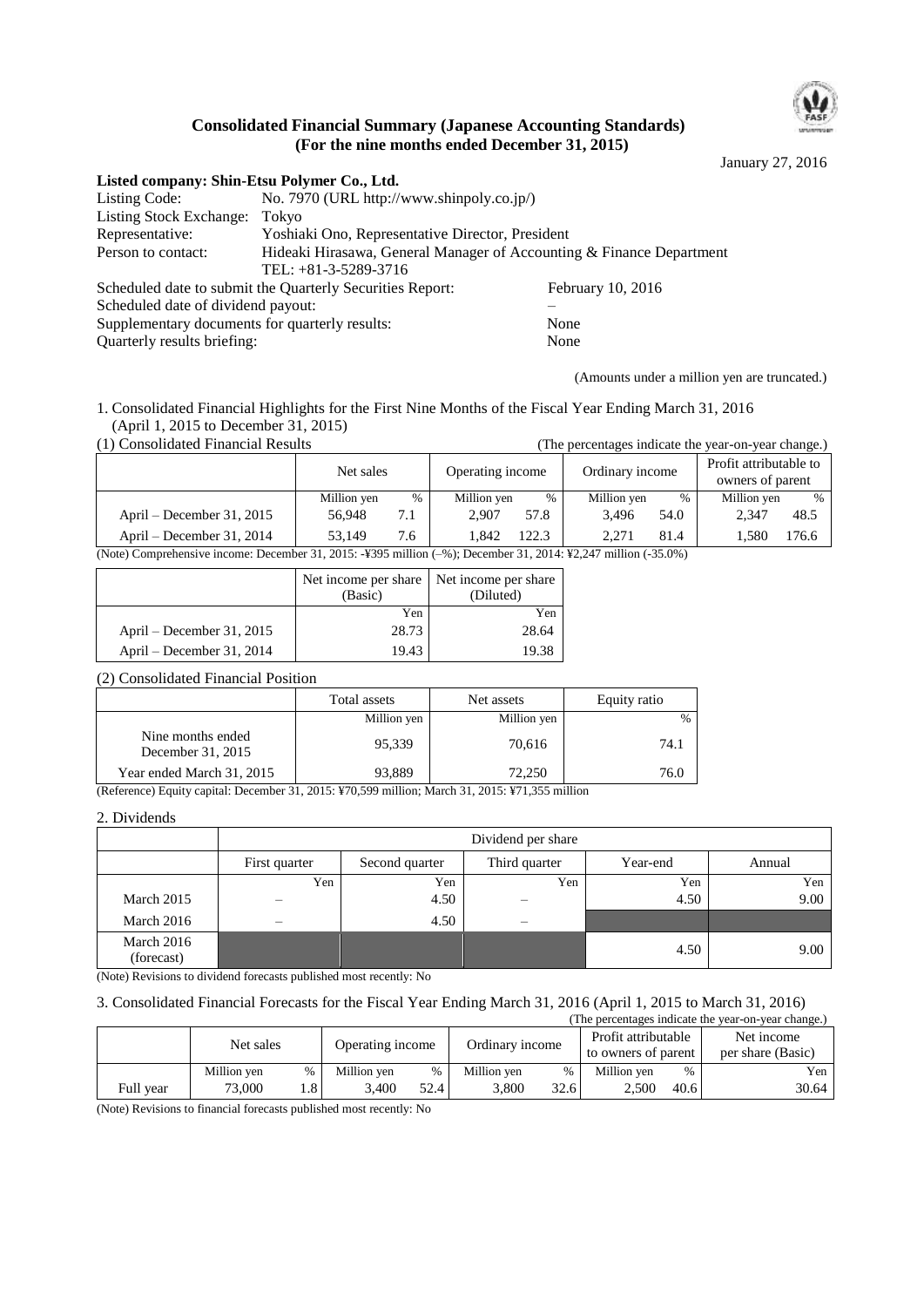| * Notes |                                                                                                                                                                                                                                                                                                             |                                              |                                                                              |
|---------|-------------------------------------------------------------------------------------------------------------------------------------------------------------------------------------------------------------------------------------------------------------------------------------------------------------|----------------------------------------------|------------------------------------------------------------------------------|
| (1)     | Any changes in important subsidiaries during the nine months ended December 31, 2015<br>(any changes in specific subsidiaries accompanied by a change in the scope of consolidating):<br>Newly added: None (Company name:                                                                                   | Eliminated: None (Company name:              | None                                                                         |
|         | (2) Adoption of accounting treatment unique to the preparation of quarterly consolidated financial statements: None                                                                                                                                                                                         |                                              |                                                                              |
| (3)     | Any changes in accounting policies and changes or restatement of accounting estimates<br>1. Changes in accounting policies associated with the revision of accounting standards, etc.:<br>2. Changes in accounting policies other than the above:<br>3. Changes in accounting estimates:<br>4. Restatement: |                                              | <b>Yes</b><br>None<br>None<br>None                                           |
|         | (4) Number of shares issued (common stock)                                                                                                                                                                                                                                                                  |                                              |                                                                              |
|         | 1. Number of shares issued as of the term end (including treasury shares):                                                                                                                                                                                                                                  | December 2015<br>March 2015<br>December 2015 | 82,623,376 shares<br>82,623,376 shares                                       |
|         | 2. Number of treasury shares as of the term end:<br>3. Average number of shares during the term:                                                                                                                                                                                                            | March 2015<br>December 2015<br>December 2014 | 786,802 shares<br>1,041,774 shares<br>81,722,865 shares<br>81,318,114 shares |

#### Status of a quarterly review

This financial summary does not need to undergo a quarterly review under the Financial Instruments and Exchange Act. Procedures for a quarterly review of the consolidated financial statements for the first nine months of the fiscal year ending March 31, 2016 are being followed at the time of the announcement of this financial summary.

Statement regarding the proper use of financial forecasts and other special remarks

The forward-looking statements, such as results forecasts, included in this document are based on information currently available to the Company and certain assumptions considered reasonable, and the Company makes no representations as to their achievability. Actual results may differ materially, depending on a range of factors. For information on results forecasts, please refer to "1. Qualitative Information on Consolidated Results, etc. for the Nine-Month Period Ended December 31, 2015, (2) Explanation of Information on Future Forecasts Such as Consolidated Financial Forecasts" on page 3 of the accompanying materials.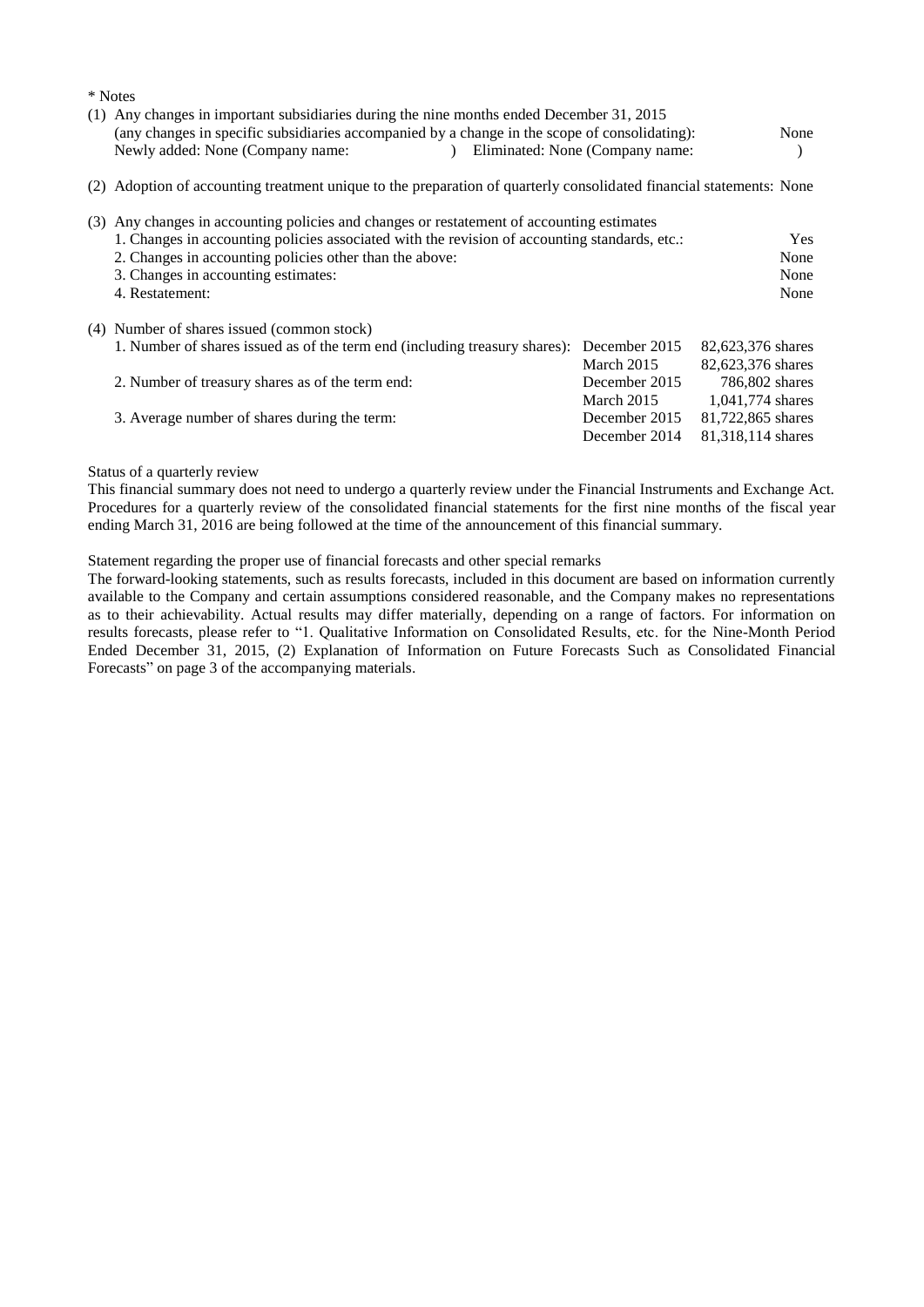Accompanying Materials – Contents

| 1. | Qualitative Information on Consolidated Results, etc. for the Nine-Month Period Ended December |  |
|----|------------------------------------------------------------------------------------------------|--|
|    |                                                                                                |  |
|    | (2) Explanation of Information on Future Forecasts Such as Consolidated Financial Forecasts 3  |  |
|    |                                                                                                |  |
|    |                                                                                                |  |
|    |                                                                                                |  |
|    | (2) Consolidated Statements of Income and Consolidated Statement of Comprehensive Income       |  |
|    |                                                                                                |  |
|    |                                                                                                |  |
|    |                                                                                                |  |
|    |                                                                                                |  |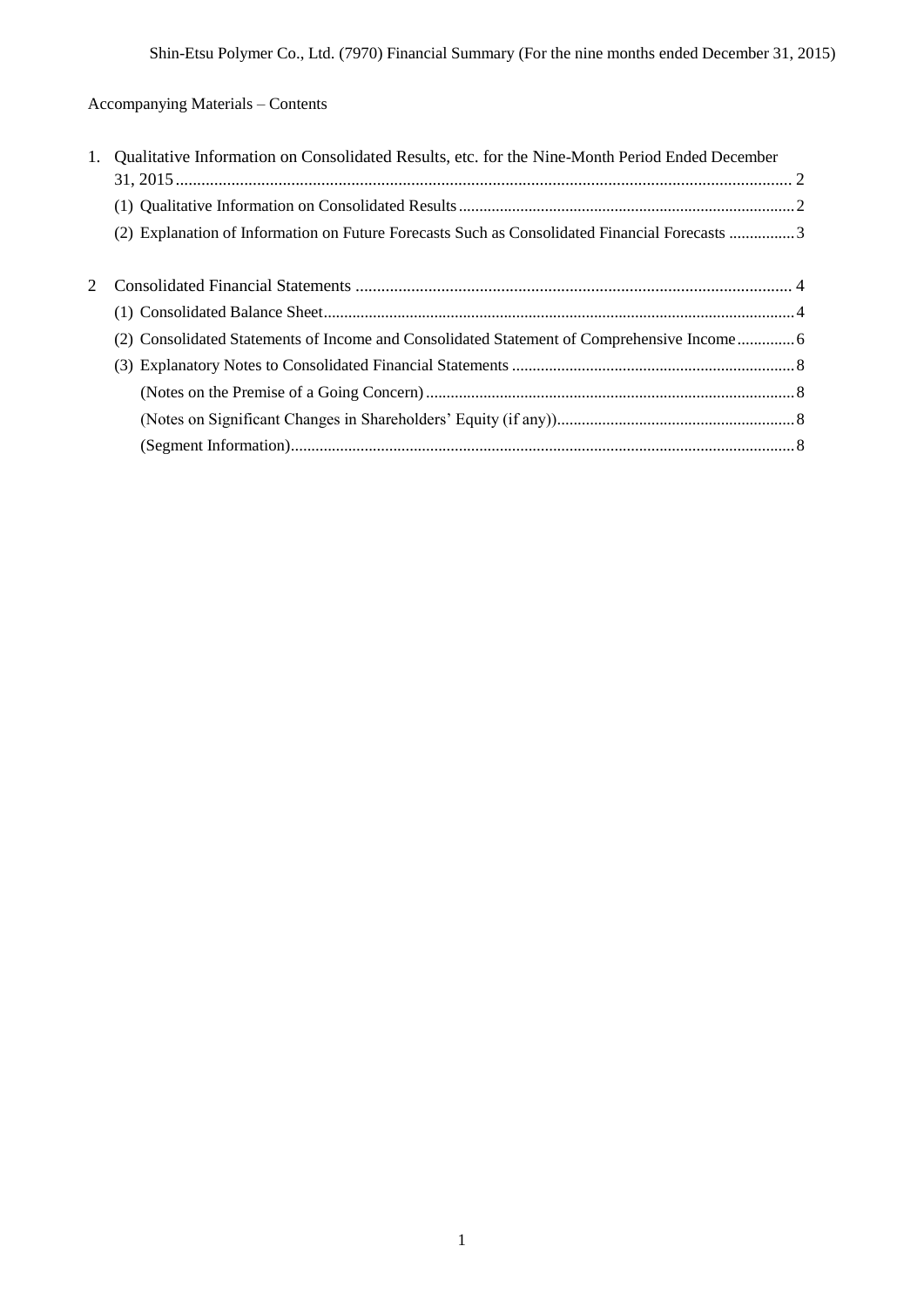- 1. Qualitative Information on Consolidated Results, etc. for the Nine-Month Period Ended December 31, 2015
- (1) Qualitative Information on the Consolidated Results

The moderate recovery of the global economy continued during the nine-month period ended December 31, 2015. Despite the slowdown of economic growth in China and the slowing economy in the ASEAN countries, a gradual economic recovery was seen in Europe, while there were signs of consumer spending and housing investment picking up in the US. The Japanese economy also continued to stage a gradual recovery, backed by the continued improvement in corporate earnings and strong consumer spending in the face of negative factors such as the higher cost of imports due to the weaker yen.

Looking at the business environment of the Group, demand in the automotive sector and in industries related to semiconductors and office automation equipment remained strong.

In this operating environment, the Group continued sales activities that sought to expand the sales of growth products in Japan and overseas. In terms of production, the Group made capital investments aimed at enhancing capacity and improving production efficiency and quality.

As a result, consolidated net sales during the nine-month period ended December 31, 2015 increased 7.1% year on year, to ¥56,948 million, operating income rose 57.8% year on year, to ¥2,907 million, ordinary income grew 54.0% year on year, to ¥3,496 million, and profit attributable to owners of parent was up 48.5%, to ¥2,347 million.

Consolidated operating results by segment are as follows:

1) Electronic Devices segment

In the Electronic Devices segment, overall sales increased from a year ago, reflecting continued strength in shipments, particularly of automotive input devices. Income also grew.

In input devices, shipments of automotive key switches and captive touch switches remained steady following an increase in the number of car-mounted devices used in automobiles. In regards to slim notebook personal computer touchpads, shipments of new models remained solid. As for display-related devices, shipments of View control films (VC-Film) for automobiles increased, and shipments of LCD connectors remained strong. In component-related products, shipments of semiconductor testing connectors were firm.

As a result, segment sales amounted to ¥15,082 million, up 10.7% year on year, and segment operating income was ¥1,179 million, up 33.2% year on year.

### 2) Precision Molding Products segment

Overall sales in the Precision Molding Products segment increased year on year as a result of an increase in shipments of semiconductor-related containers and carrier tape-related products. Income also grew.

In semiconductor-related containers, shipments of mainstay products for 300 mm wafers remained firm, driven by the strong demand in the semiconductor industry. Sales of components for office automation equipment were solid, reflecting a recovery in shipments of products for key users. In the area of carrier tape-related products, robust demand for products for smartphones and automobile-mounted electronic devices continued. This was especially evident with the growth in shipments of products for minute components such as ceramic condensers. In silicone rubber molded products, shipments of core products such as products for medical equipment and building materials were stable.

As a result, segment sales amounted to ¥23,057 million, up 7.8% year on year, and segment operating income was ¥2,289 million, up 38.7% year on year.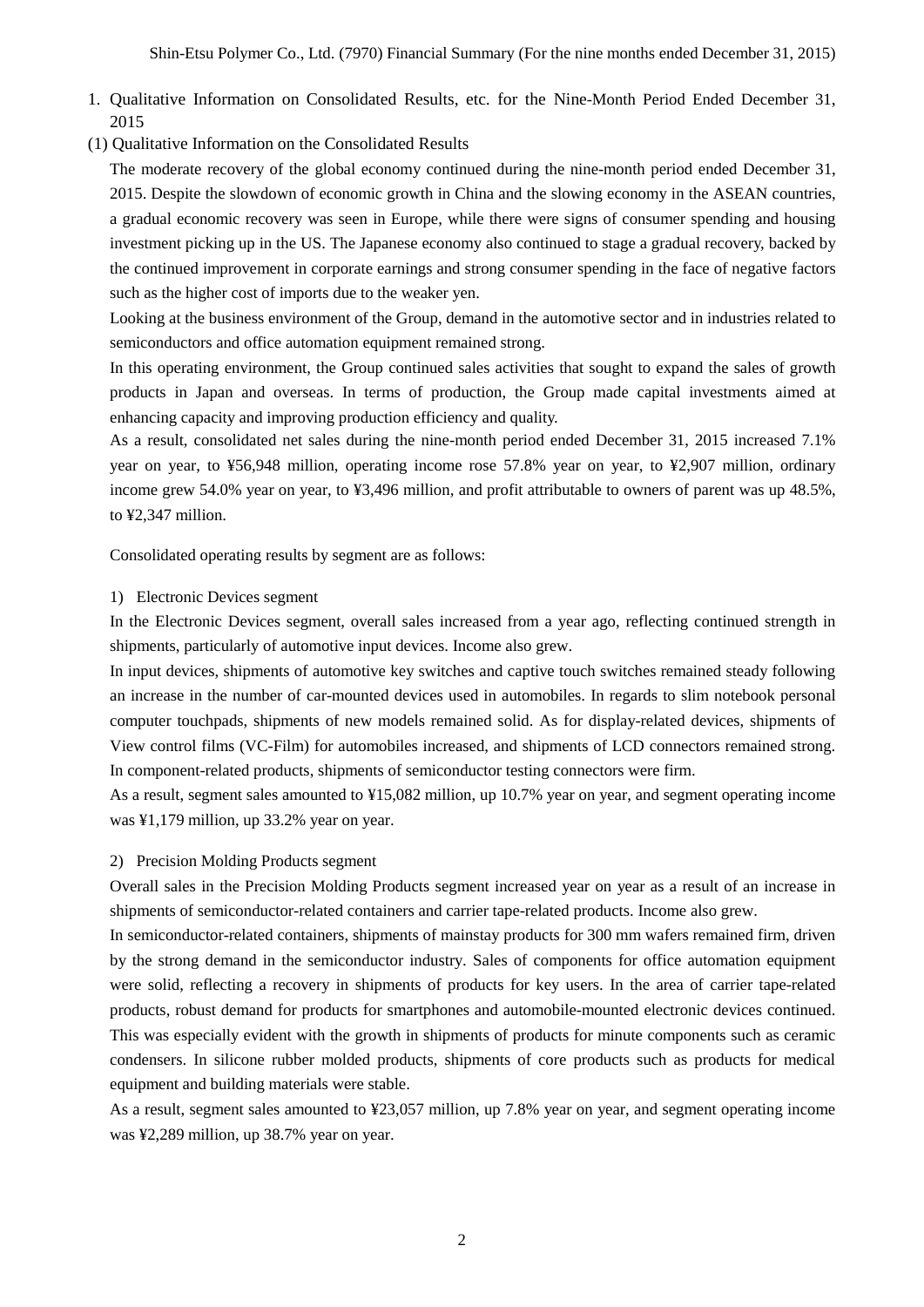Shin-Etsu Polymer Co., Ltd. (7970) Financial Summary (For the nine months ended December 31, 2015)

# 3) Housing & Living Materials segment

Overall sales in the Housing & Living Materials segment remained at the same level as the previous year, reflecting stagnant demand in related markets and intensifying price competition.

In regards to shipments of packing materials such as wrapping films, shipments to food supermarkets grew at a sluggish pace, but shipments to the food services industry remained strong. While the start of a recovery was seen in housing, the sales of PVC pipes continued to face difficult conditions. Shipments of plastic compounds for automobiles remained stable, but shipments of plastic compounds for electric cables were sluggish.

As a result, segment sales totaled ¥13,926 million (down 0.3% year on year), and segment operating loss was ¥210 million (compared with a loss of ¥609 million posted for the same period of the previous fiscal year).

# 4) Others segment

Overall sales in the Others segment increased, reflecting a rise in orders received for new construction and the renovation of commercial facilities, particularly in Tokyo and neighboring areas.

New business development-related expenses which does not belong to other reported segments are included in the Others segment.

As a result, segment sales amounted to ¥4,882 million (up 17.0% year on year), and segment operating loss was ¥370 million (compared with a loss of ¥48 million posted for the same period of the previous fiscal year).

(2) Explanation of Information on Future Forecasts Such as Consolidated Financial Forecasts

Consolidated financial forecasts for the fiscal year ending March 31, 2016 published on July 22, 2015 remain unchanged.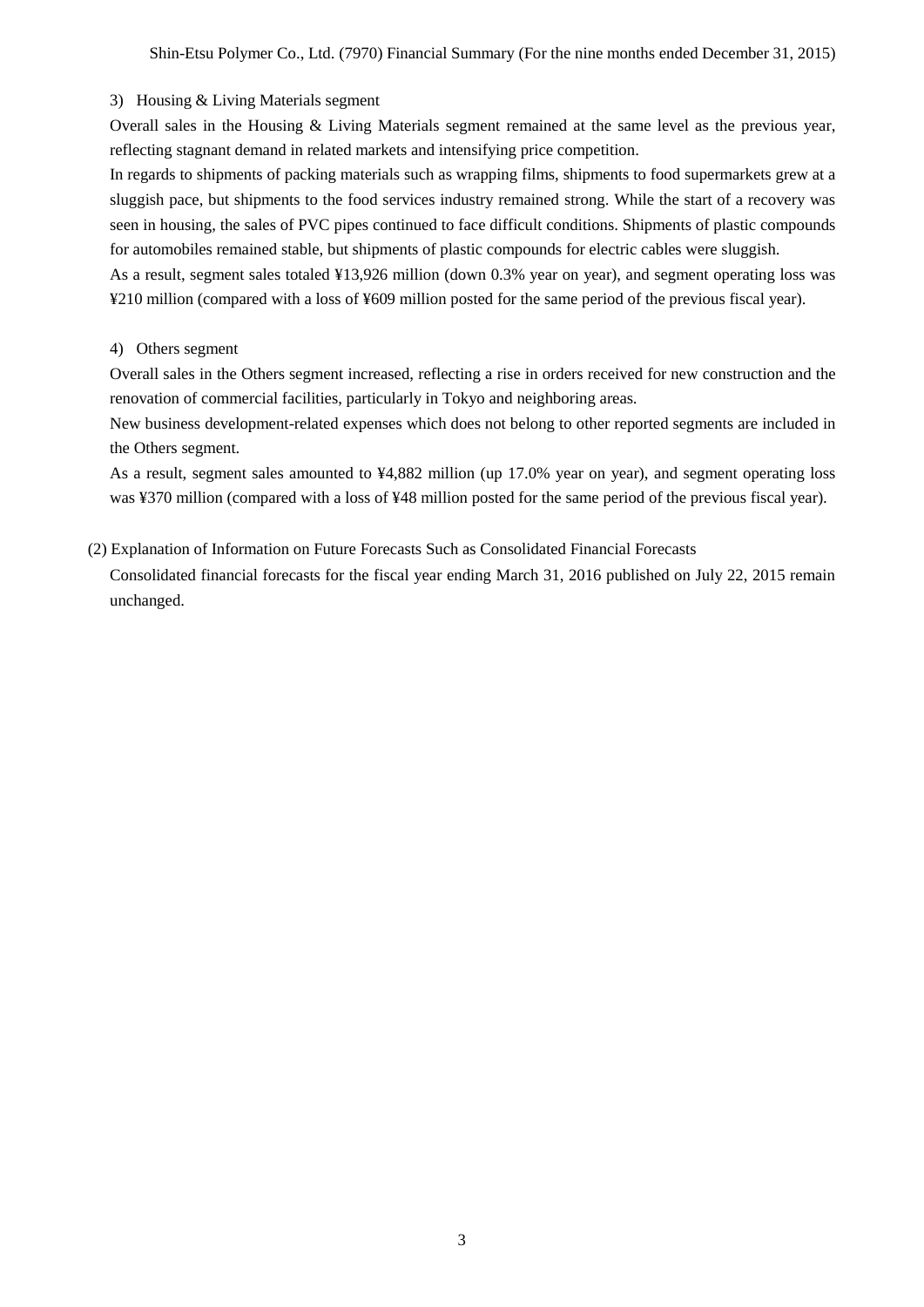# 2. Consolidated Financial Statements

# (1) Consolidated Balance Sheet

|                                        |                                                     | (Million yen)                          |
|----------------------------------------|-----------------------------------------------------|----------------------------------------|
|                                        | Year ended March 31, 2015<br>(As of March 31, 2015) | Nine months ended<br>December 31, 2015 |
| Assets                                 |                                                     |                                        |
| Current assets                         |                                                     |                                        |
| Cash and deposits                      | 37,333                                              | 38,543                                 |
| Notes and accounts receivable-trade    | 19,050                                              | 19,002                                 |
| Merchandise and finished goods         | 5,801                                               | 5,540                                  |
| Work in process                        | 1,349                                               | 1,412                                  |
| Raw materials and supplies             | 2,297                                               | 2,263                                  |
| Accounts receivable—other              | 1,293                                               | 1,021                                  |
| Deferred tax assets                    | 1,054                                               | 987                                    |
| Other                                  | 1,906                                               | 3,658                                  |
| Allowance for doubtful accounts        | (423)                                               | (453)                                  |
| Total current assets                   | 69,663                                              | 71,976                                 |
| Non-current assets                     |                                                     |                                        |
| Property, plant and equipment          |                                                     |                                        |
| Buildings and structures, net          | 6,863                                               | 6,149                                  |
| Machinery, equipment and vehicles, net | 5,575                                               | 5,070                                  |
| Land                                   | 6,544                                               | 6,403                                  |
| Construction in progress               | 691                                                 | 1,465                                  |
| Other, net                             | 1,019                                               | 1,050                                  |
| Total property, plant and equipment    | 20,693                                              | 20,139                                 |
| Intangible assets                      |                                                     |                                        |
| Software                               | 383                                                 | 324                                    |
| Other                                  | 146                                                 | 116                                    |
| Total intangible assets                | 530                                                 | 441                                    |
| Investments and other assets           |                                                     |                                        |
| Investment securities                  | 1,551                                               | 1,437                                  |
| Deferred tax assets                    | 322                                                 | 318                                    |
| Other                                  | 1,127                                               | 1,025                                  |
| Total investments and other assets     | 3,001                                               | 2,782                                  |
| Total non-current assets               | 24,225                                              | 23,363                                 |
| Total assets                           | 93,889                                              | 95,339                                 |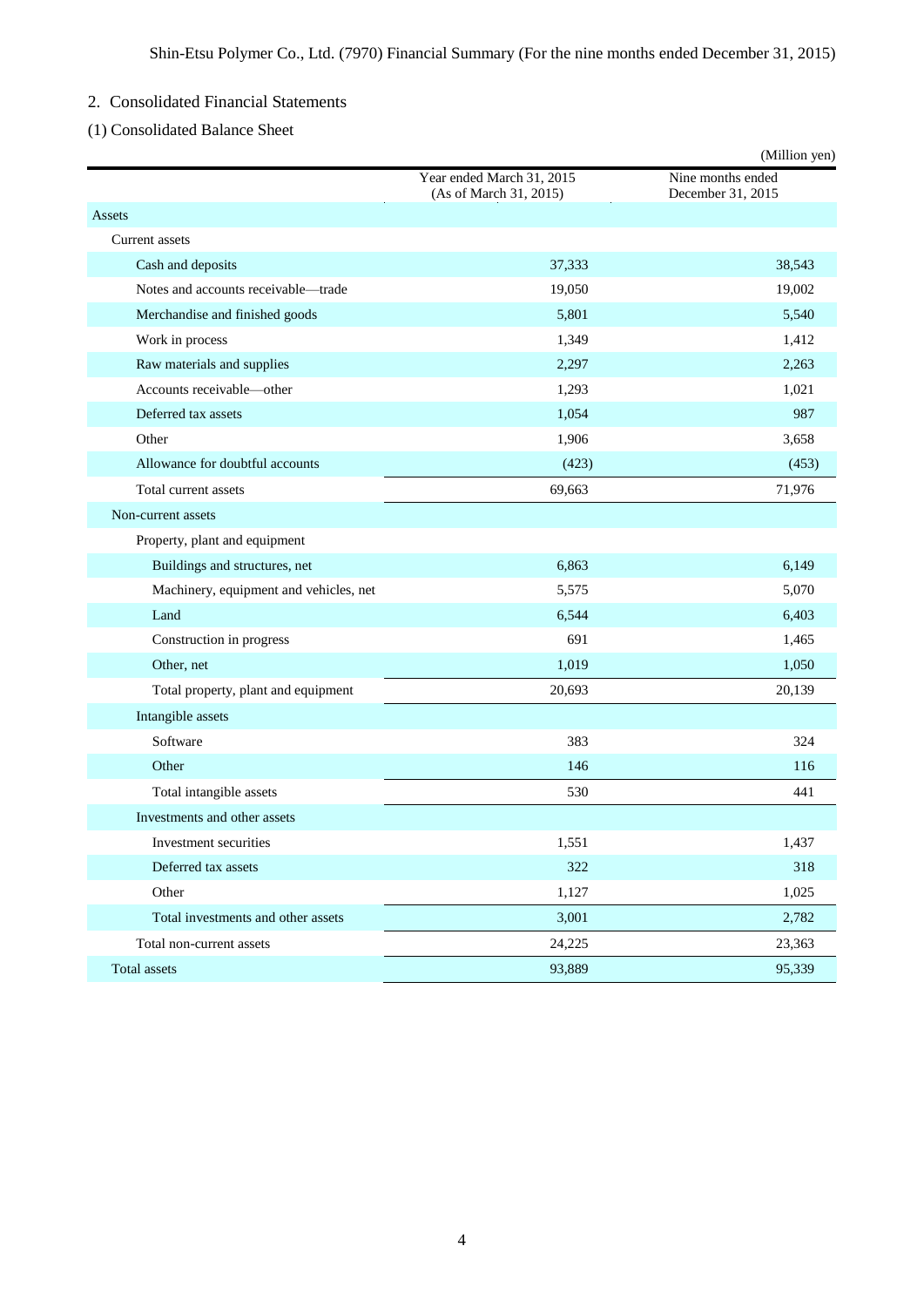|                                                          |                                                     | (Million yen)                          |
|----------------------------------------------------------|-----------------------------------------------------|----------------------------------------|
|                                                          | Year ended March 31, 2015<br>(As of March 31, 2015) | Nine months ended<br>December 31, 2015 |
| Liabilities                                              |                                                     |                                        |
| Current liabilities                                      |                                                     |                                        |
| Notes and accounts payable-trade                         | 13,338                                              | 14,795                                 |
| Short-term loans payable                                 | $\boldsymbol{0}$                                    | $\mathbf{0}$                           |
| Accounts payable-other                                   | 2,493                                               | 2,881                                  |
| Income taxes payable                                     | 229                                                 | 840                                    |
| Accrued expenses                                         | 1,768                                               | 2,542                                  |
| Provision for bonuses                                    | 1,094                                               | 664                                    |
| Provision for directors' bonuses                         | 42                                                  | 29                                     |
| Other                                                    | 896                                                 | 1,188                                  |
| Total current liabilities                                | 19,864                                              | 22,944                                 |
| Non-current liabilities                                  |                                                     |                                        |
| Long-term loans payable                                  | $\mathbf{1}$                                        | $\mathbf{0}$                           |
| Provision for retirement benefits                        | 1,331                                               | 1,328                                  |
| Other                                                    | 441                                                 | 448                                    |
| Total non-current liabilities                            | 1,774                                               | 1,778                                  |
| <b>Total liabilities</b>                                 | 21,638                                              | 24,722                                 |
| Net assets                                               |                                                     |                                        |
| Shareholders' equity                                     |                                                     |                                        |
| Capital stock                                            | 11,635                                              | 11,635                                 |
| Capital surplus                                          | 10,469                                              | 10,718                                 |
| Retained earnings                                        | 46,321                                              | 47,872                                 |
| Treasury stock                                           | (731)                                               | (552)                                  |
| Total shareholders' equity                               | 67,694                                              | 69,674                                 |
| Other accumulated comprehensive income                   |                                                     |                                        |
| Valuation difference on available-for-sale<br>securities | 441                                                 | 419                                    |
| Foreign currency translation adjustment                  | 3,200                                               | 496                                    |
| Remeasurements of defined benefit plans                  | $18\,$                                              | 9                                      |
| Total other accumulated comprehensive<br>income          | 3,660                                               | 925                                    |
| Subscription rights to shares                            | 58                                                  | 17                                     |
| Non-controlling interests                                | 836                                                 |                                        |
| Total net assets                                         | 72,250                                              | 70,616                                 |
| Total liabilities and net assets                         | 93,889                                              | 95,339                                 |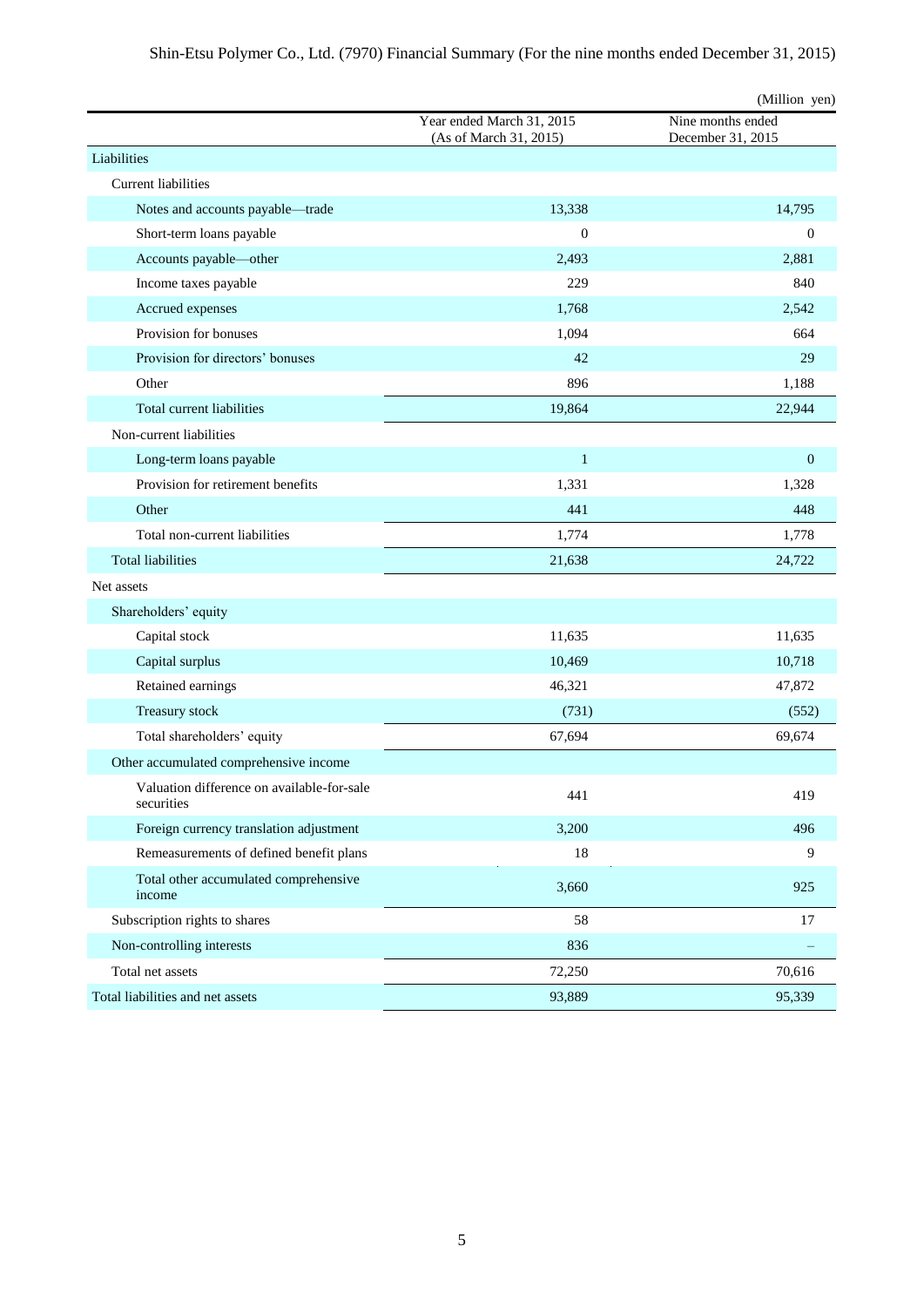# (2) Consolidated Statements of Income and Consolidated Statement of Comprehensive Income

### Consolidated Statements of Income

Nine months ended December 31

|                                                         |                                                                                   | (Million yen)                                                                     |
|---------------------------------------------------------|-----------------------------------------------------------------------------------|-----------------------------------------------------------------------------------|
|                                                         | Nine months ended<br>December 31, 2014<br>(April 1, 2014 to<br>December 31, 2014) | Nine months ended<br>December 31, 2015<br>(April 1, 2015 to<br>December 31, 2015) |
| Net sales                                               | 53,149                                                                            | 56,948                                                                            |
| Cost of sales                                           | 39,128                                                                            | 41,339                                                                            |
| Gross profit                                            | 14,021                                                                            | 15,609                                                                            |
| Selling, general and administrative expenses            | 12,178                                                                            | 12,701                                                                            |
| Operating income                                        | 1,842                                                                             | 2,907                                                                             |
| Non-operating income                                    |                                                                                   |                                                                                   |
| Interest income                                         | 190                                                                               | 184                                                                               |
| Foreign exchange gains                                  | 490                                                                               | 641                                                                               |
| Other                                                   | 55                                                                                | 138                                                                               |
| Total non-operating income                              | 736                                                                               | 964                                                                               |
| Non-operating expenses                                  |                                                                                   |                                                                                   |
| Loss on retirement of non-current assets                | 282                                                                               | 353                                                                               |
| Other                                                   | 25                                                                                | 21                                                                                |
| Total non-operating expenses                            | 308                                                                               | 374                                                                               |
| Ordinary income                                         | 2,271                                                                             | 3,496                                                                             |
| Extraordinary income                                    |                                                                                   |                                                                                   |
| Gain on reversal of subscription rights to shares       | 62                                                                                | 27                                                                                |
| Total extraordinary income                              | 62                                                                                | 27                                                                                |
| <b>Extraordinary</b> loss                               |                                                                                   |                                                                                   |
| Impairment loss                                         |                                                                                   | 53                                                                                |
| Total extraordinary losses                              |                                                                                   | 53                                                                                |
| Income before income taxes and minority interests       | 2,333                                                                             | 3,471                                                                             |
| Income taxes-current                                    | 592                                                                               | 1,058                                                                             |
| Income taxes-deferred                                   | 188                                                                               | 56                                                                                |
| Total income taxes                                      | 780                                                                               | 1,114                                                                             |
| Net income                                              | 1,553                                                                             | 2,356                                                                             |
| Profit (loss) attributable to non-controlling interests | (26)                                                                              | 8                                                                                 |
| Profit attributable to owners of parent                 | 1,580                                                                             | 2,347                                                                             |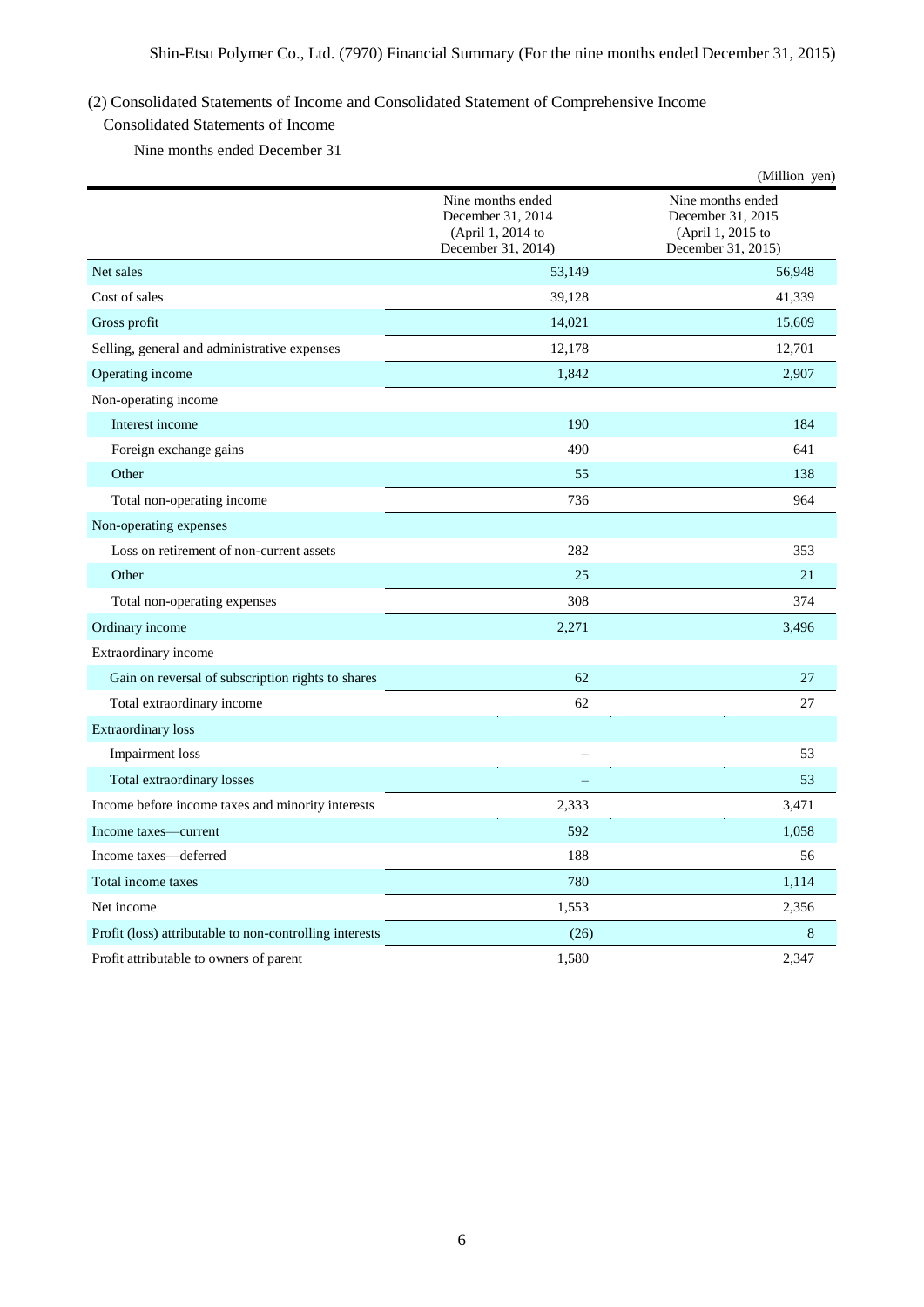# Consolidated Statement of Comprehensive Income

Nine months ended December 31

|                                                                   |                                                                                   | (Million yen)                                                                     |
|-------------------------------------------------------------------|-----------------------------------------------------------------------------------|-----------------------------------------------------------------------------------|
|                                                                   | Nine months ended<br>December 31, 2014<br>(April 1, 2014 to<br>December 31, 2014) | Nine months ended<br>December 31, 2015<br>(April 1, 2015 to<br>December 31, 2015) |
| Net income                                                        | 1,553                                                                             | 2,356                                                                             |
| Other comprehensive income                                        |                                                                                   |                                                                                   |
| Valuation difference on available-for-sale<br>securities          | 157                                                                               | (22)                                                                              |
| Foreign currency translation adjustment                           | 556                                                                               | (2,721)                                                                           |
| Remeasurements of defined benefit plans                           | (19)                                                                              | (8)                                                                               |
| Total other comprehensive income                                  | 694                                                                               | (2,752)                                                                           |
| Comprehensive income                                              | 2,247                                                                             | (395)                                                                             |
| Comprehensive income attributable to                              |                                                                                   |                                                                                   |
| Comprehensive income attributable to owners<br>of the parent      | 2,258                                                                             | (387)                                                                             |
| Comprehensive income attributable to<br>non-controlling interests | (11)                                                                              | (8)                                                                               |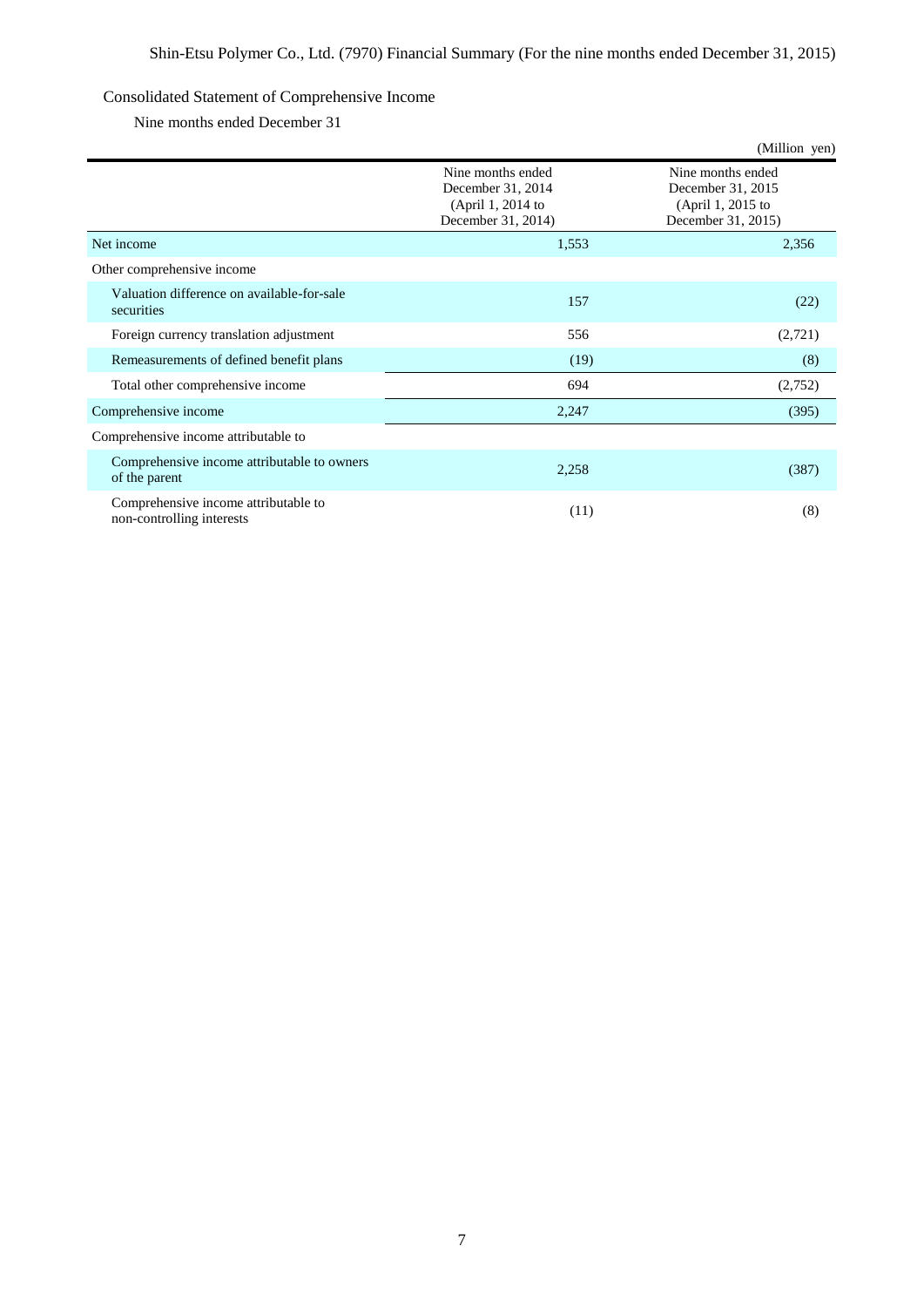(3) Explanatory Notes to Consolidated Financial Statements

(Notes on the Premise of a Going Concern)

Not applicable

(Notes on Significant Changes in Shareholders' Equity (if any))

Not applicable

(Segment Information)

Nine months ended December 31, 2014 (April 1, 2014 to December 31, 2014)

1. Information on net sales and profits or losses by reported segment

|                                     |                              |                                  |                                    |           |                         | (Million yen) |  |
|-------------------------------------|------------------------------|----------------------------------|------------------------------------|-----------|-------------------------|---------------|--|
|                                     | Reported segments            |                                  |                                    |           |                         |               |  |
|                                     | Electronic<br><b>Devices</b> | Precision<br>Molding<br>Products | Housing $&$<br>Living<br>Materials | Sub-total | <b>Others</b><br>(Note) | Total         |  |
| Net sales                           |                              |                                  |                                    |           |                         |               |  |
| Sales to outside<br>customers       | 13,621                       | 21,382                           | 13,972                             | 48.976    | 4,173                   | 53,149        |  |
| Inter-segment sales or<br>transfers |                              | -                                |                                    |           |                         |               |  |
| Total                               | 13,621                       | 21,382                           | 13,972                             | 48,976    | 4,173                   | 53,149        |  |
| Segment profit (loss)               | 885                          | 1,650                            | (609)                              | 1,926     | (48)                    | 1,877         |  |

(Note) "Others" is a business segment that is not included in the reported segments and includes the constructing business, etc.

2. Total profits or losses in reported segments, difference from the amount posted in the nine-month consolidated statement of income and important details of the difference (Difference adjustment)

(Million yen)

| Profit                                                               | Amount |
|----------------------------------------------------------------------|--------|
| Total profit in reported segments                                    | 1,926  |
| Profit in "Others" segment                                           | (48)   |
| Adjustment of inventories                                            | (44)   |
| Adjustment of non-current assets                                     |        |
| Adjustment of allowance for doubtful accounts                        |        |
| Operating income in the nine-months consolidated statement of income | 1.842  |